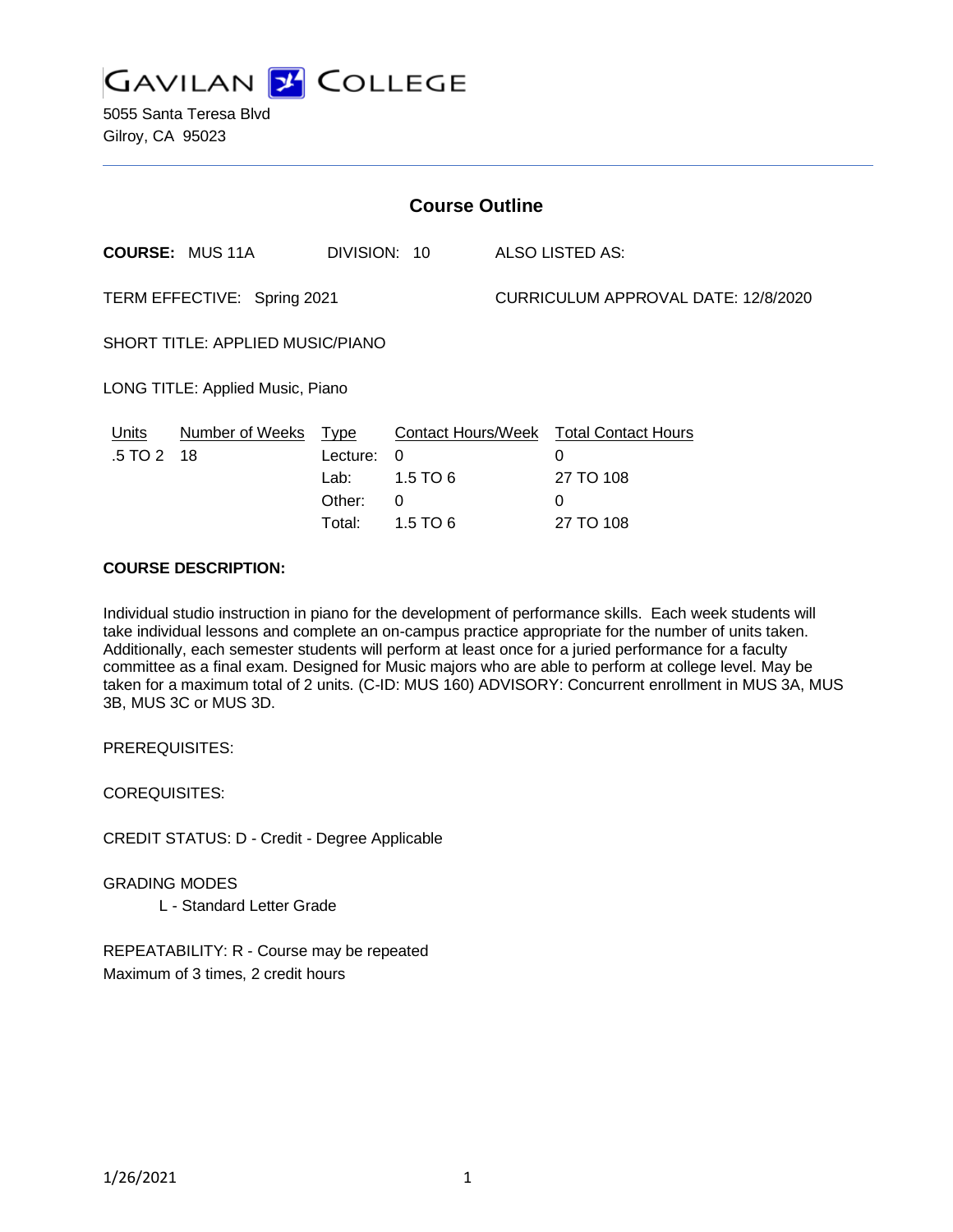SCHEDULE TYPES:

04 - Laboratory/Studio/Activity

- 047 Laboratory LEH 0.7
- 05 Hybrid

71 - Dist. Ed Internet Simultaneous

- 73 Dist. Ed Internet Delayed LAB
- 737 Dist. Ed Internet LAB-LEH 0.7

## **STUDENT LEARNING OUTCOMES:**

1. Define and discuss the elements of music as they appear in the repertoire and explain how they determine style.

Measure of assessment: Performance, discussion Year assessed, or planned year of assessment: 2015

2. Demonstrate greater skill in sight-reading and transposition playing a piano.

Measure of assessment: Performances

Year assessed, or planned year of assessment: 2015

3. Repertoire for developing technical facility, for playing in ensemble, solo study and informal performances.

Measure of assessment: performances, discussions,

Year assessed, or planned year of assessment: 2017

Semester: Spring

## **CONTENT, STUDENT PERFORMANCE OBJECTIVES, OUT-OF-CLASS ASSIGNMENTS**

Curriculum Approval Date: 12/8/2020

#### **DE MODIFICATION ONLY**

1.5-6 Hours

Content: Selection of repertoire and technical exercises appropriate to the individual student's level ability; Introduction to effective

practice skills.

Student Performance Objectives (SPO): Work on selected pieces and exercises.; demonstrate effective practice habits

Out-of-Class Assignments: none

1.5-6 Hours

Content: Analyzing the

melodic, harmonic, rhythmic and formal structure of selected repertoire.

Student Performance Objectives (SPO): Discuss and apply harmonic analysis to the selected repertoire.

Out-of-Class

Assignments: none

1.5-6 Hours

Content: Introduction to Etudes and study musical pieces to improve student's technical and interpretive abilities.

Student Performance Objectives (SPO): Students will

demonstrate greater technical skill and muscle coordination.

Out-of-Class Assignments: none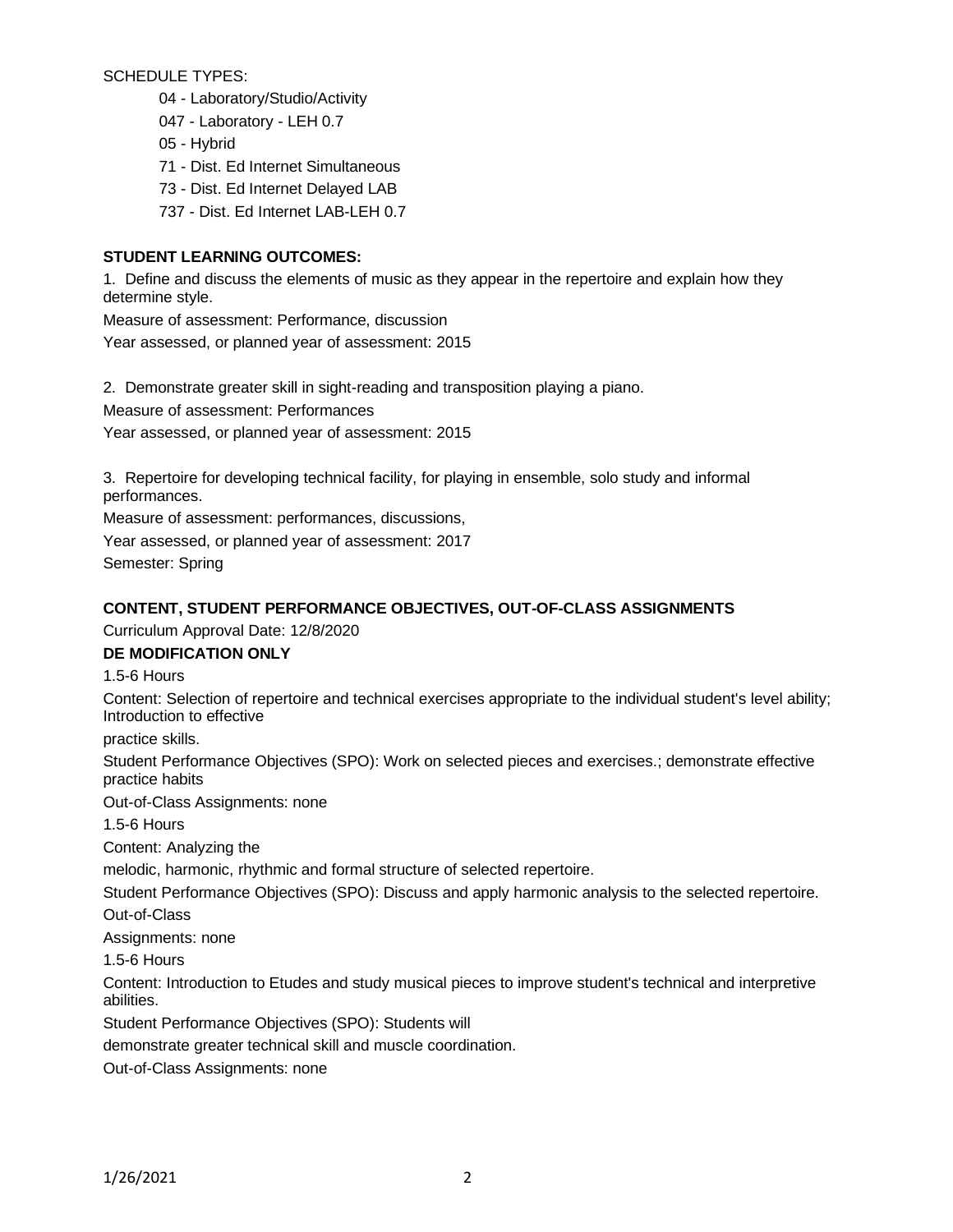## 1.5-6 Hours

Content: Applied research on the composers of assigned repertoire

Student Performance

Objectives (SPO): Students will analyze and discuss musical composers, their lives and performance practices of their time period.

Out-of-Class Assignments: none

1.5-6 Hours

Content: Introduction to

fundamental transposition and sight-reading

Student Performance Objectives (SPO): Students will demonstrate fundamental proficiency in transposing and sight-reading. (beginning to intermediate level

musical pieces)

Out-of-Class Assignments: none

1.5-6 Hours

Content: Listening assignments to further enhance abilities of evaluation and interpretive issues.

Student Performance Objectives (SPO):

Students will acquire knowledge in stylistic traits, performance practices and interpretive elements by listening to various artists and composers.

Out-of-Class Assignments: none

1.5-6 Hours

Content:

Appropriate tempo, dynamic, articulation and other musical markings.

Student Performance Objectives (SPO): Students will discuss and apply the nuances of a musical score: tempo, dynamics and

articulation

Out-of-Class Assignments: none

1.5-6 Hours

Content: Memorization of selected repertoire and technical studies.

Student Performance Objectives (SPO): Students will demonstrate the

ability to memorize selected pieces and apply effective memorization techniques.

Out-of-Class Assignments: none

1.5-6 Hours

Content: Coping with stage fright. The cause and effect of musical

performance anxiety.

Student Performance Objectives (SPO): Students will discuss stage fright and apply approaches to addressing it.

Out-of-Class Assignments: none

1.5-6 Hours

Content: Objective

evaluation and critique of musical performance.

Student Performance Objectives (SPO): Students will identify criteria for evaluating performances using audio or video recordings to critique a musical

performance.

Out-of-Class Assignments: none

1.5-6 Hours

Content: Introduction of effective practicing methods to achieve technical clarity in selected repertoire.

Student Performance Objectives

(SPO): Students will practice with methods that produce quick improvement in technical ability and develop the essential music practice techniques.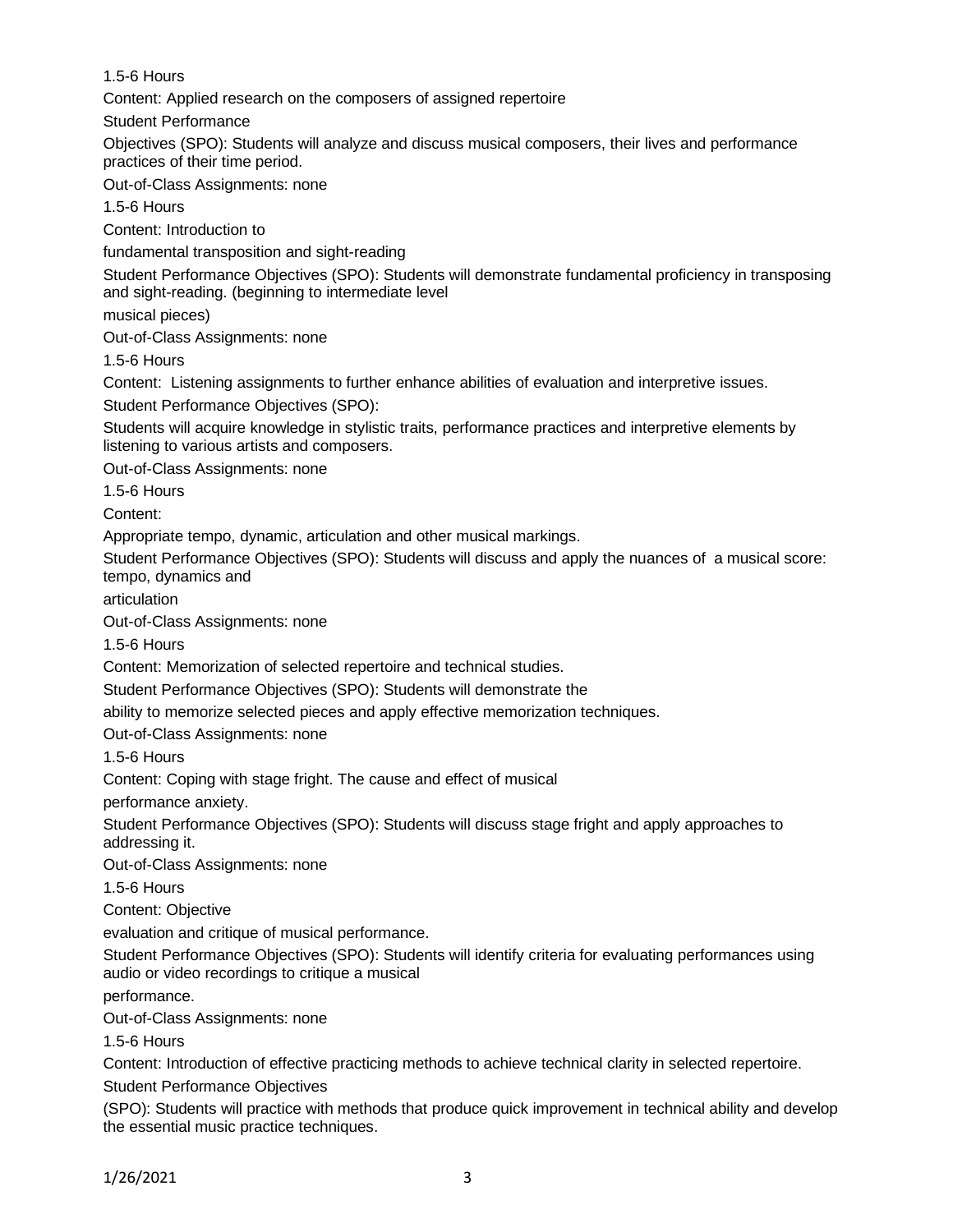Out-of-Class Assignments: none 1.5-6 Hours Content: Stage deportment (attire, entrances & exits, bowing, setting up and tuning, performance body language, etc .), and recital preparation Student Performance Objectives (SPO): Students will develop appropriate stage deportment Out-of-Class Assignments: none 1.5-6 Hours Content: Informal performances/presentations Student Performance Objectives (SPO): Students will present and discuss performances and provide responses on selected repertoire. Out-of-Class Assignments: none 1.5-6 Hours Content: Introduction to scales, arpeggios, and chords. Student Performance Objectives (SPO): Students will demonstrate proficiency in basic keyboard theory and technical drills. Out-of-Class Assignments: none 1.5-6 Hours Content: Demonstration of technical exercises, sight-reading, and transposition Student Performance Objectives (SPO): Students will demonstrate proficiency in sight reading and transposition. Out-of-Class Assignments: none 1.5-6 Hours Content: Performance/recital Student Performance Objectives (SPO): Perform selected pieces in a formal recital setting. Out-of-Class Assignments: none

## **METHODS OF INSTRUCTION:**

Lab supervision, discussion

#### **OUT OF CLASS ASSIGNMENTS:**

Required Outside Hours:

Assignment Description: Students are required to practice daily on assigned repertoire and technical exercises.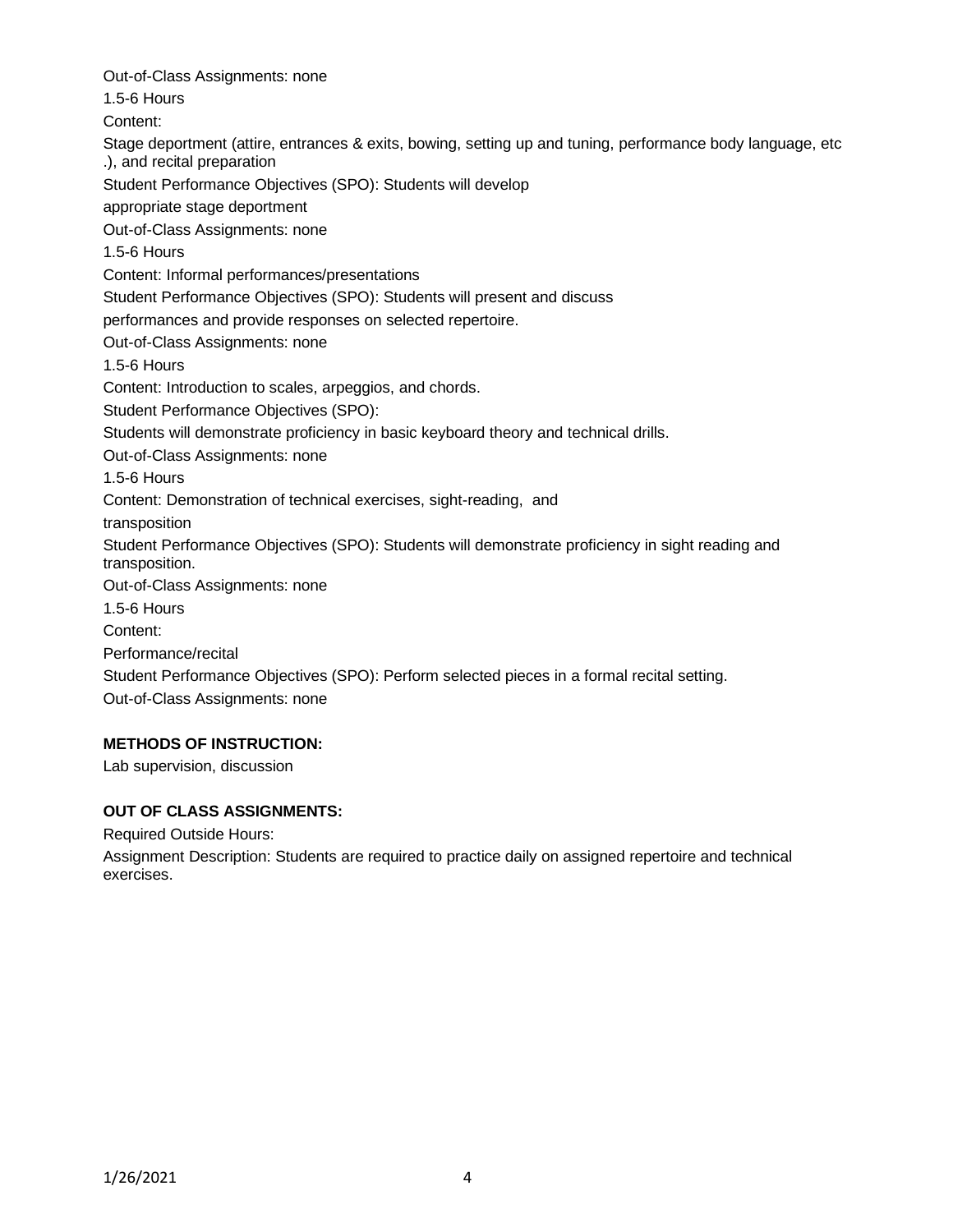# **METHODS OF EVALUATION:**

Writing assignments

Percent of total grade: 5.00 %

Percent range of total grade: 5 % to 10 % Reading Reports. If this is a degree applicable course, but substantial writing assignments are NOT appropriate, indicate reason: Course primarily involves skill demonstration or problem solving

Problem-solving assignments

Percent of total grade: 10.00 %

Percent range of total grade: 10 % to 20 % Other: selected musical compositions

Skill demonstrations

Percent of total grade: 70.00 %

Percent range of total grade: 70 % to 80 % Class Performance/s; Performance Exams

Objective examinations

Percent of total grade: 10.00 %

Percent range of total grade: 10 % to 20 % Other: Performance

Other methods of evaluation

Percent of total grade: 10.00 %

#### **REPRESENTATIVE TEXTBOOKS:**

Recommended Representative Textbooks

No textbooks are required for this class. Individual repertoire/scales will be assigned to students based on their level.